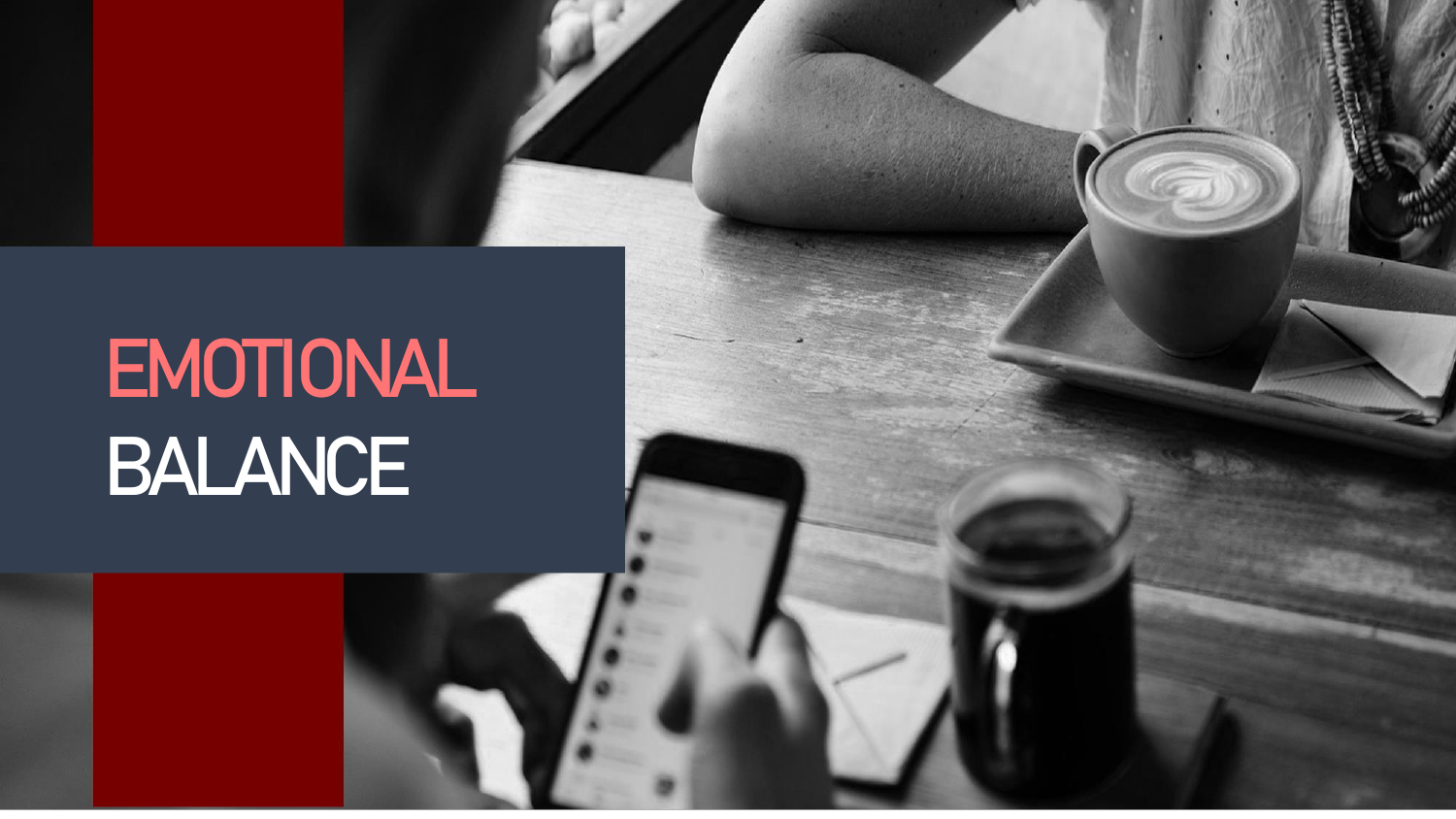

Co-funded by the Erasmus+ Programme of the European Union

## Table of contents



**01 Main aim of the module 02** • Slow Work **SNAIL project 03** • Definition • Emotional State • The Emotional Cycle **Emotions and Emotional balance 04 Operational Emotions <sup>05</sup> Non-operational Emotional State 06 How do we find emotional balance? 07 Emotions are contagious 08 Emotional Coherence 09 Long-term results** • Emotional Intelligence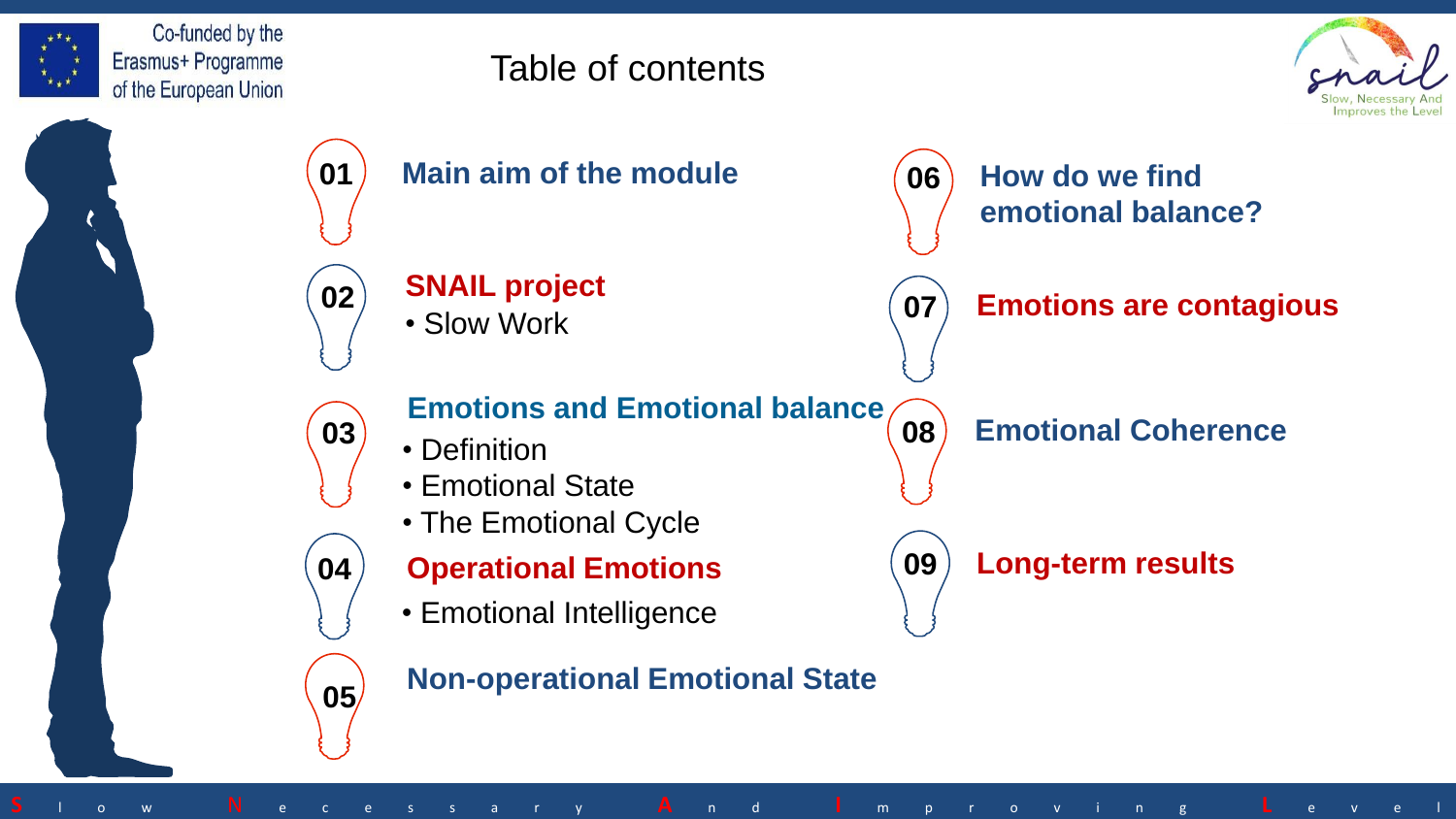

## Emotional Balance

**S** l o w N e c e s s a r y **A** n d **I** m p r o v i n g **L** e v e l





#### Main aim of the module

- Learning why emotional balance is important to get results in the long term
- Learning what operational and non-operational emotions are
- Learning how to find emotional balance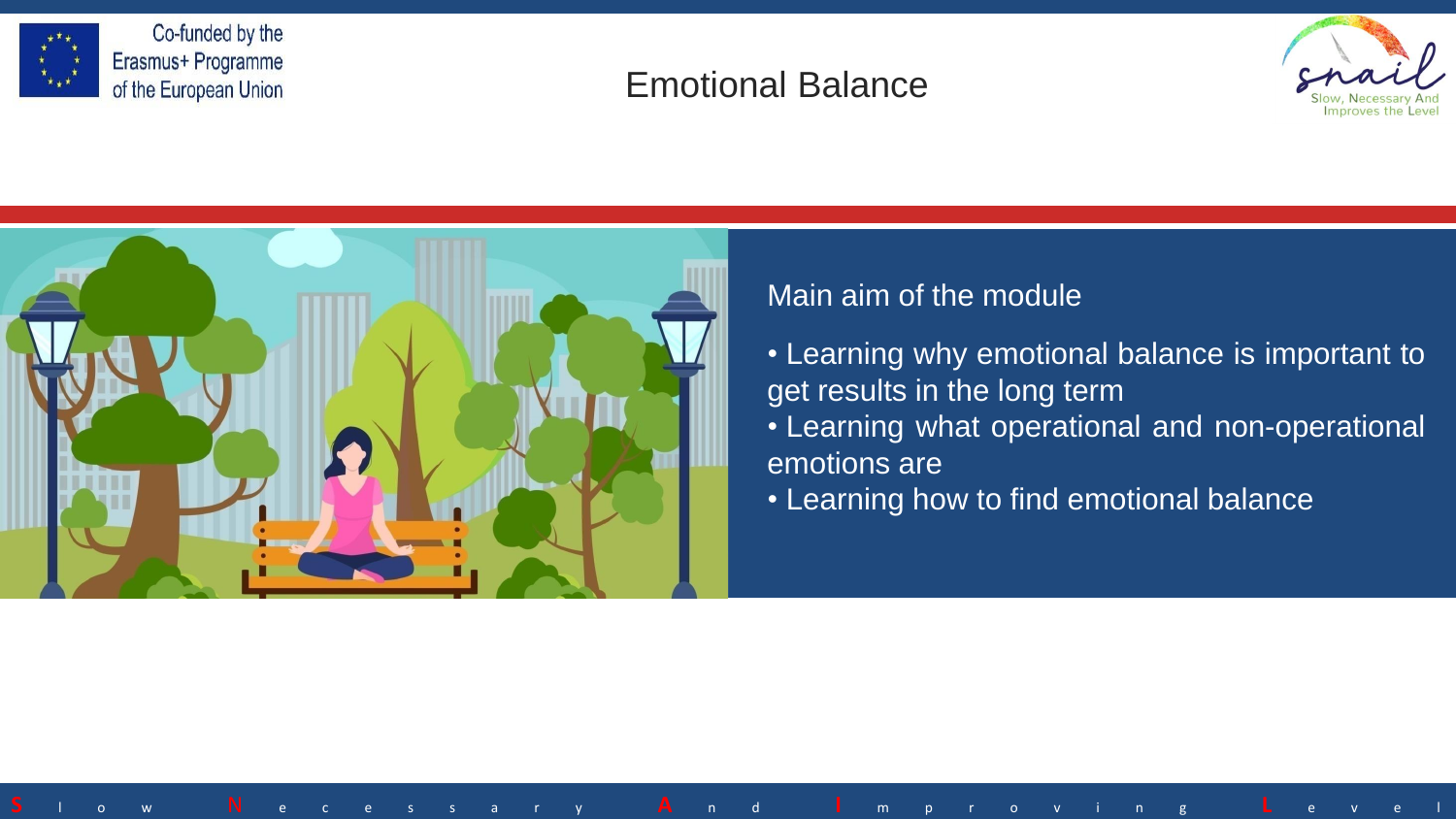



**S** l o w N e c e s s a r y **A** n d **I** m p r o v i n g **L** e v e l



#### Slow Work

The SNAIL project aims to raise awareness among workers and companies about how slow work favours good management of emotions, which is very important for achieving professional success, both personally and for the organisation. Slow work is committed to giving greater importance to emotional intelligence and soft skills in the workplace in order to avoid time robbers and improve productivity and results.

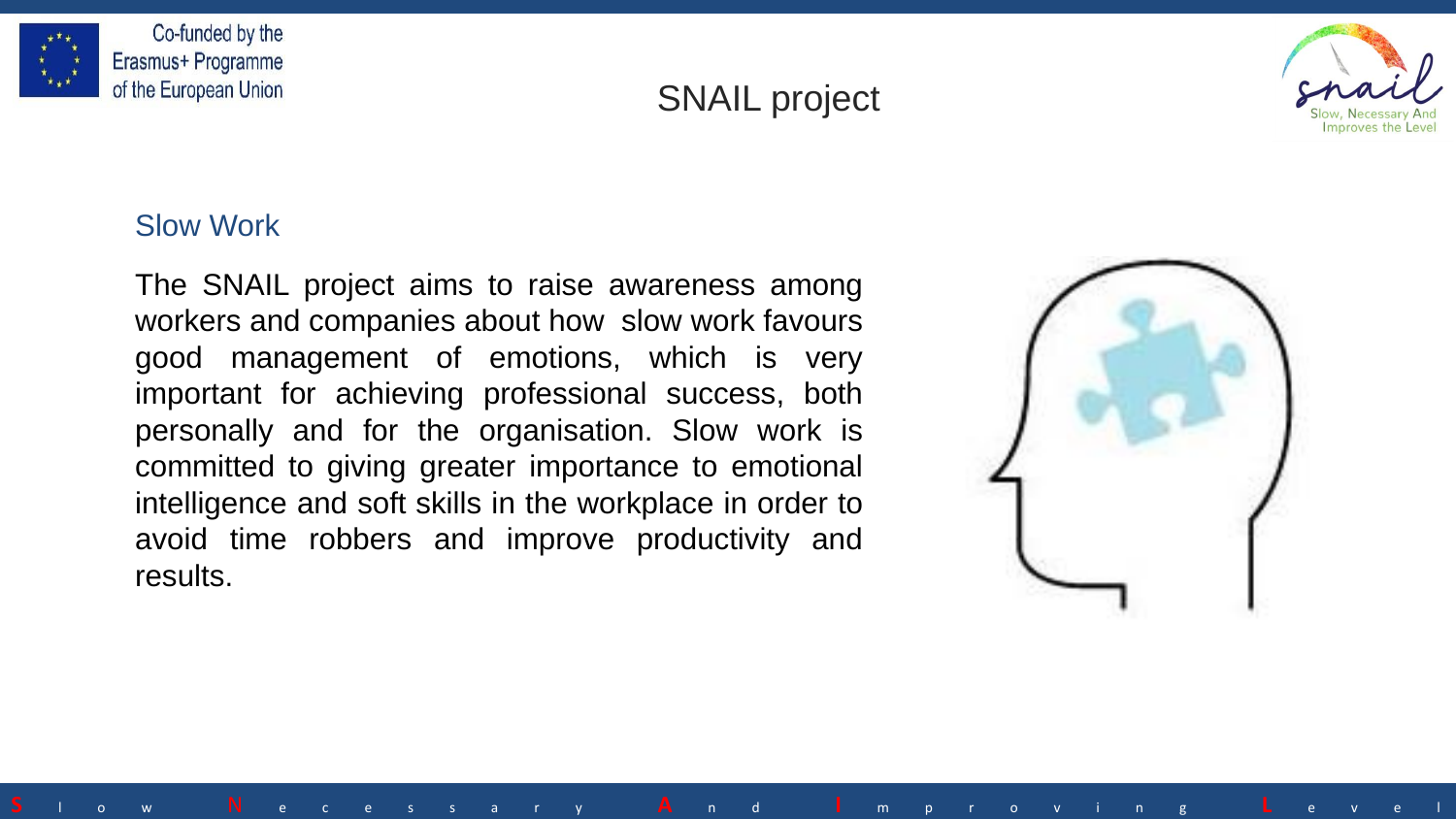

## Emotions and Emotional Balance

**S** l o w N e c e s s a r y **A** n d **I** m p r o v i n g **L** e v e l



#### **Definition**



Emotions are how we genuinely feel about things.



Emotional balance is the ability of the mind and body to maintain equilibrium and flexibility in the face of challenge and change. It promotes physical health, and is a prerequisite for personal wellbeing and growth.

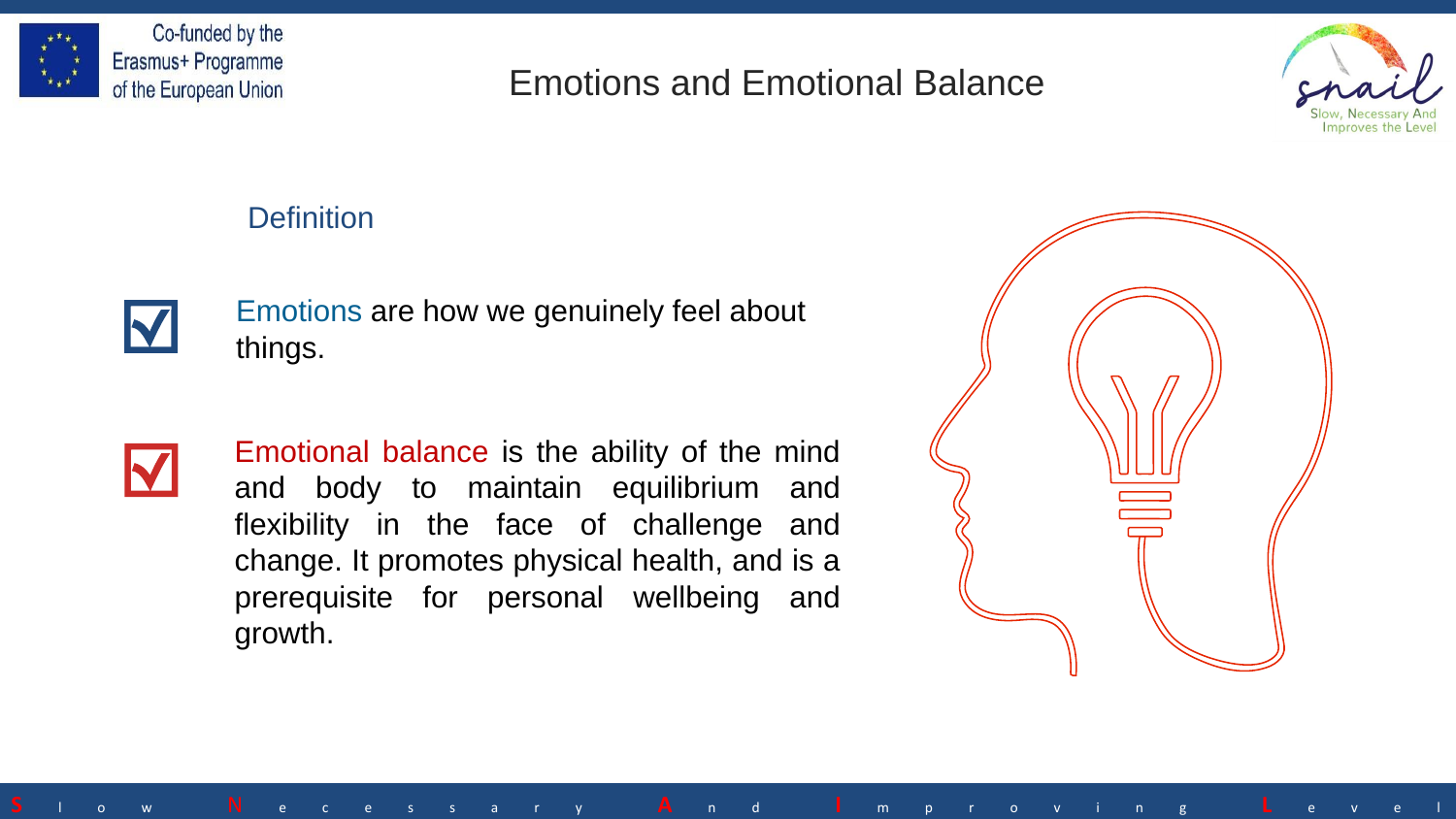

Co-funded by the Erasmus+ Programme of the European Union

# Emotions and Emotional Balance

**S** l o w N e c e s s a r y **A** n d **I** m p r o v i n g **L** e v e l



#### Emotional State

An emotion is a specific response to a stimulus that is nothing more than an accumulation of neurochemical and physiological reactions to something that happens to us at a specific moment. We generate an emotional state when we add two elements to that emotion (a specific and personal meaning, plus its sustainability over a more or less extended period of time).

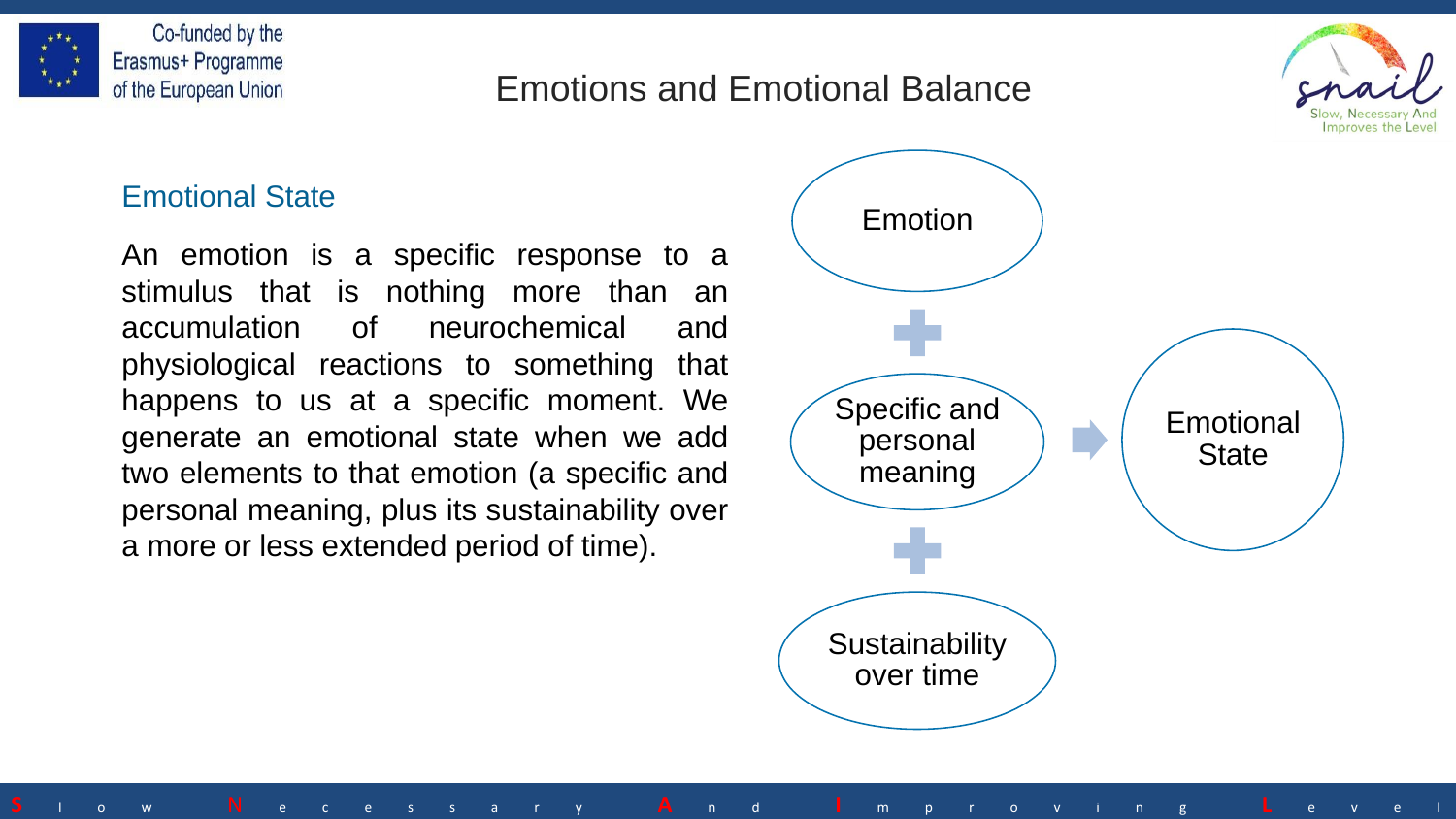



### Emotions and Emotional Balance

**S** l o w N e c e s s a r y **A** n d **I** m p r o v i n g **L** e v e l

#### The Emotional Cycle I

Emotions condition our actions. For example, if we are sad, our actions will be sad. Those actions will provoke a result that will become a stimulus. That stimulus will be interpreted again, i.e. we will give it a meaning, which will provoke an emotion, and the cycle starts all over again.

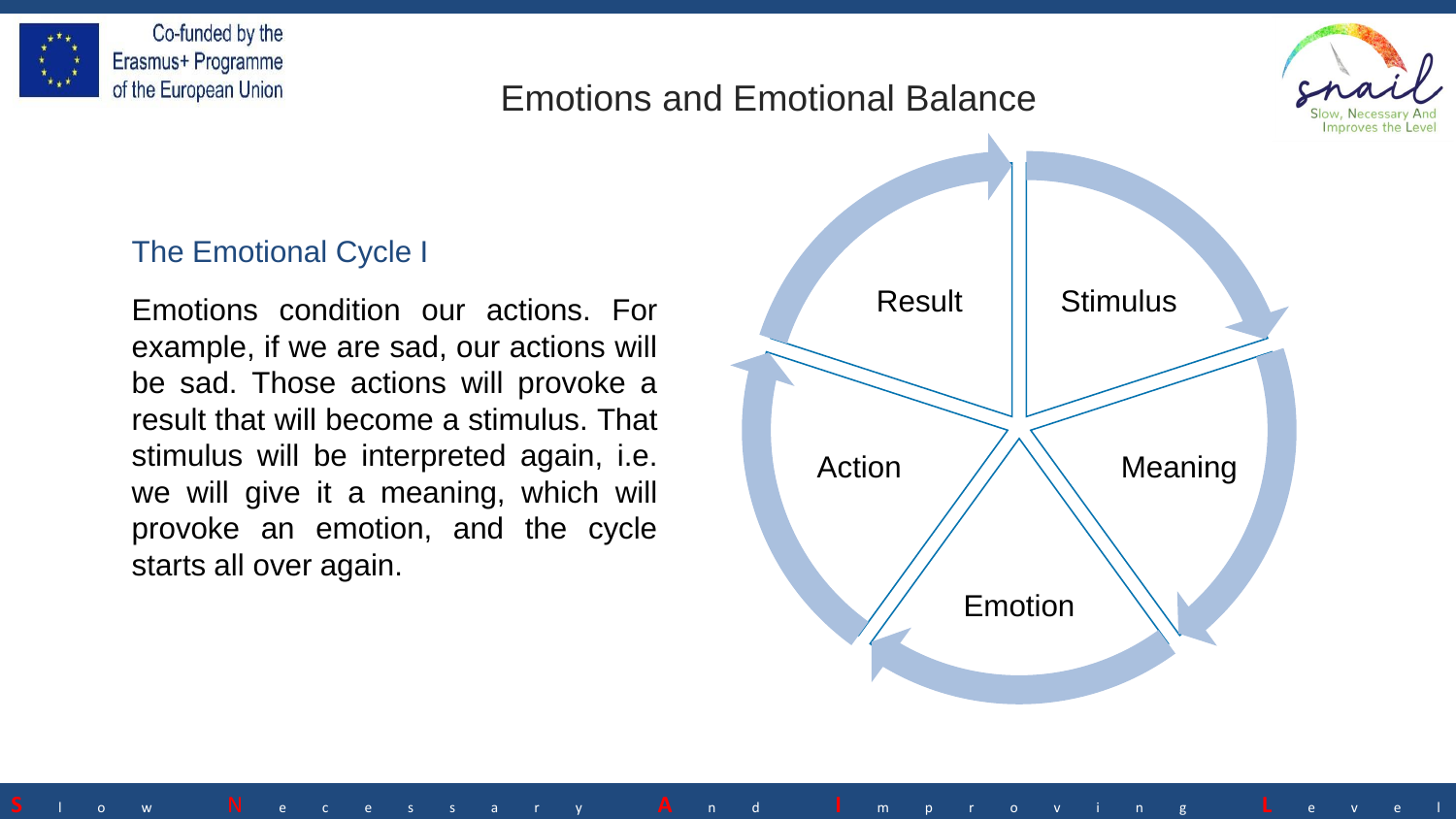



**S** l o w N e c e s s a r y **A** n d **I** m p r o v i n g **L** e v e l



#### The Emotional Cycle II

This cycle is the basis of Emotional Intelligence. To change our emotions we must focus on the outcome rather than the stimulus. Then we will pay attention to what really matters and be able to take the actions we need to get to the outcome and work on the emotions that will lead to it.

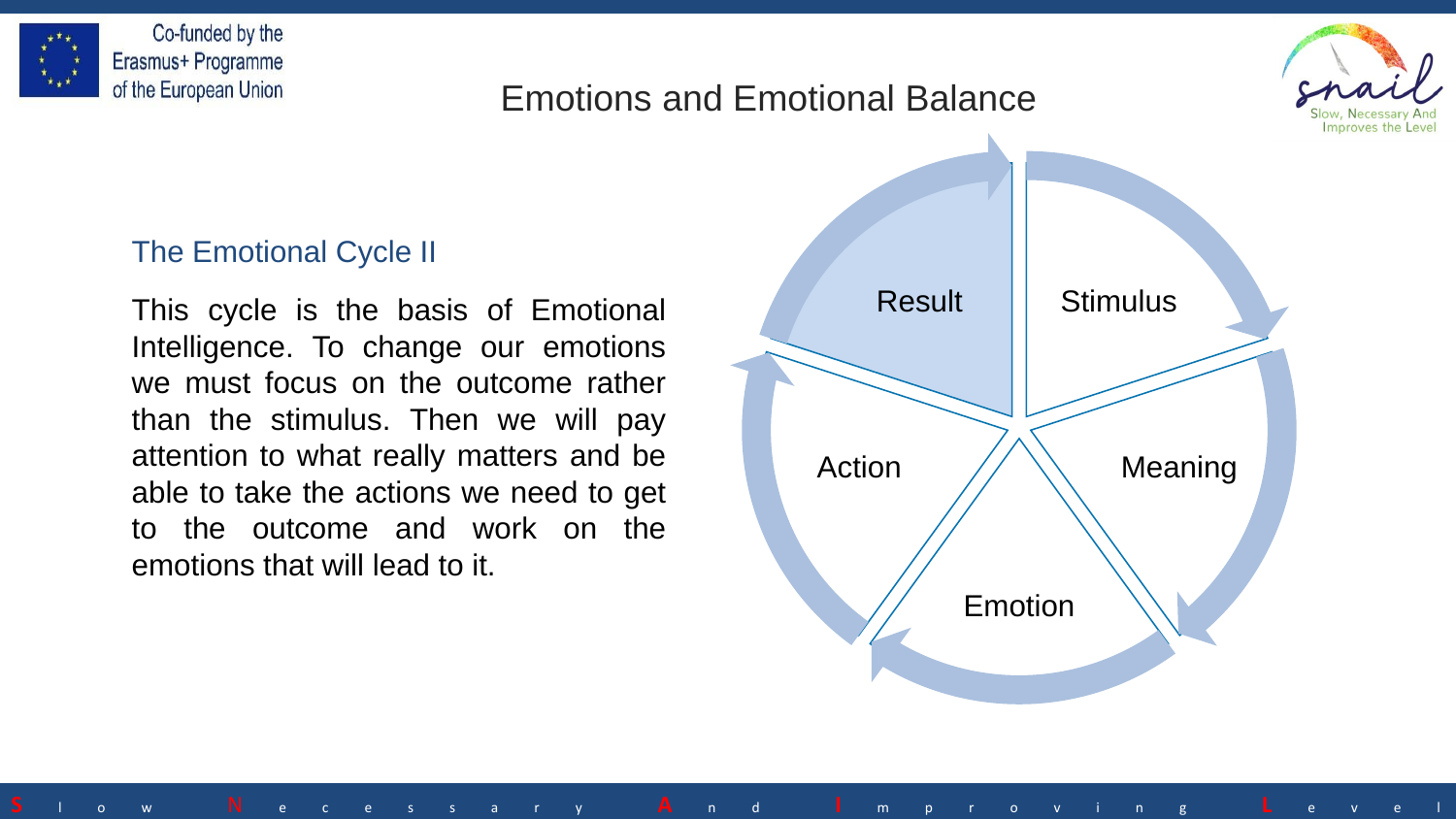

# Emotions and Emotional Balance



#### The Emotional Cycle III

We can intervene in any part of this cycle, but the easiest one is the meaning we give to things. According to Daniel Goleman (Emotional Intelligence, 1995), the important thing is not what happens to us but what we do with what happens to us because that determines the emotion we generate.

If we do not give importance to the meaning, we are not taking responsibility for our emotions and that is not operative.

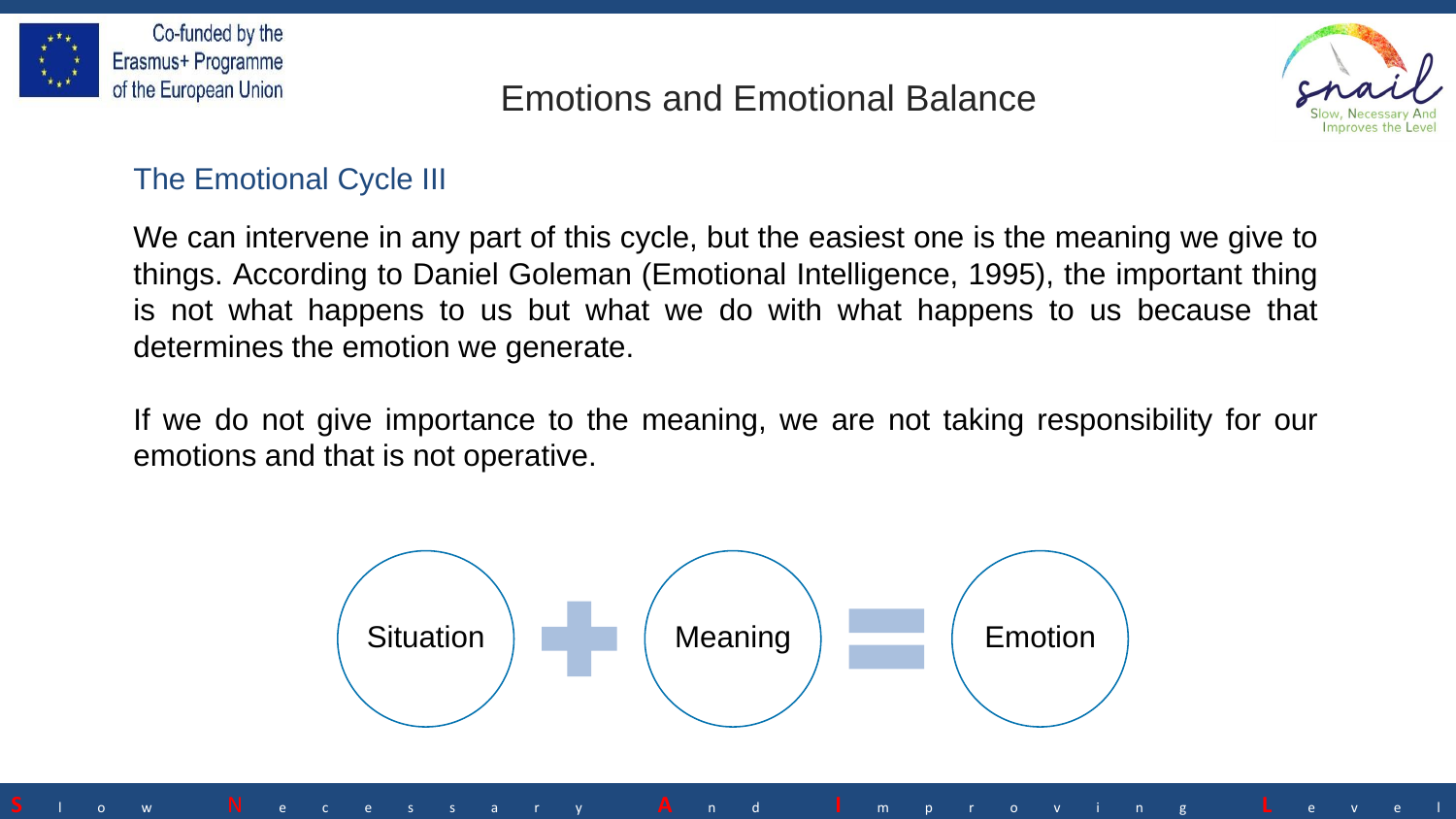

## Operational Emotions

**S** l o w N e c e s s a r y **A** n d **I** m p r o v i n g **L** e v e l



There are no good or bad emotions, but some emotions are more pleasant than others. Emotions are operational or non-operational depending on our objective.

It is normal to have unpleasant emotions but we must read them, understand that they are signs and not problems. They give us information about why they appear and what the solution is to manage them in the most productive way. We must know how to dose them so that they generate the best results for ourselves (intrapersonal) and for our environment (interpersonal).

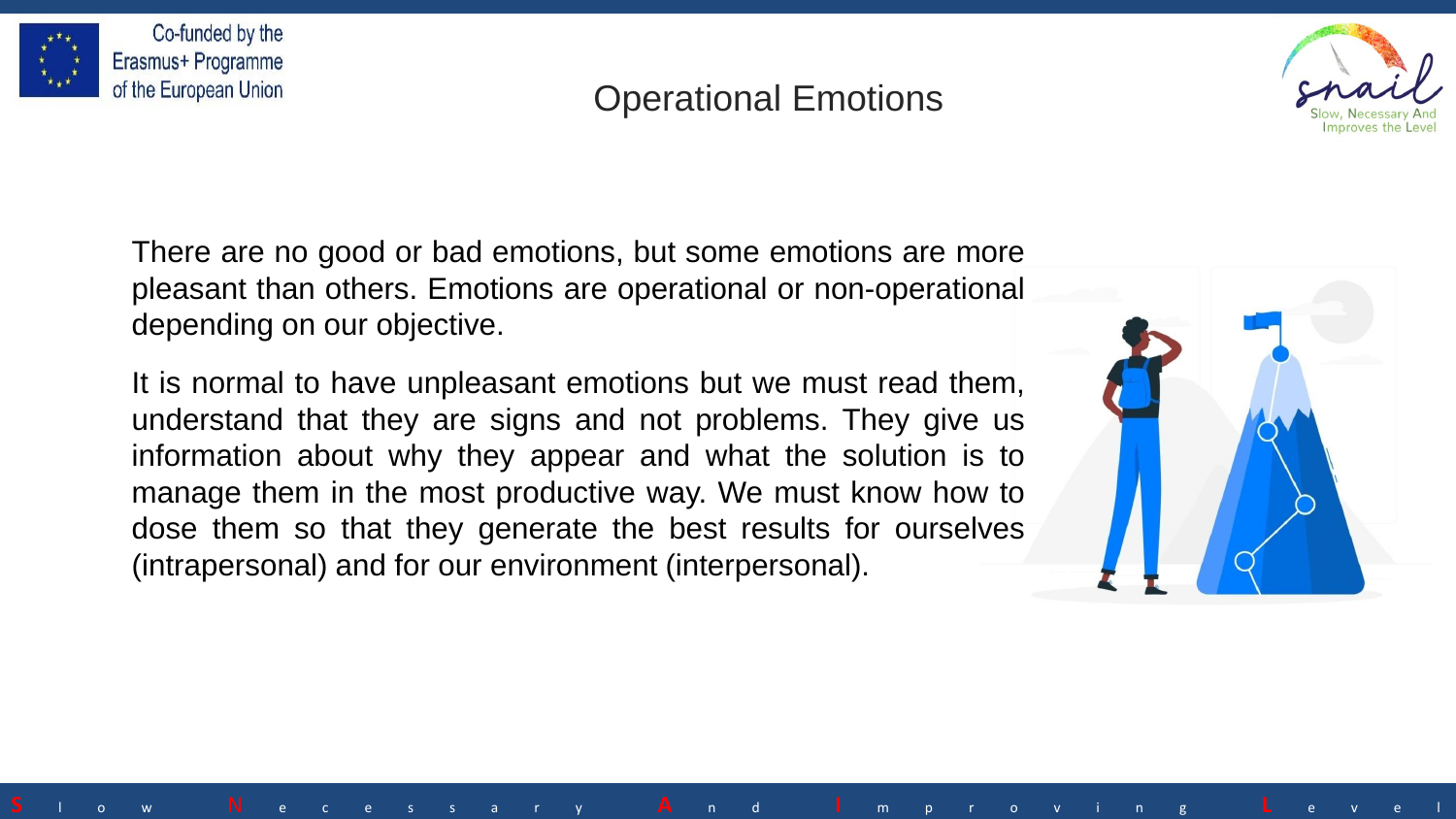

# Operational Emotions

**S** l o w N e c e s s a r y **A** n d **I** m p r o v i n g **L** e v e l



#### Emotional Intelligence

Emotional Intelligence allows us to experience an emotion but also to take responsibility for it, to use it when it is operative and to know when it is no longer practical to achieve our results.

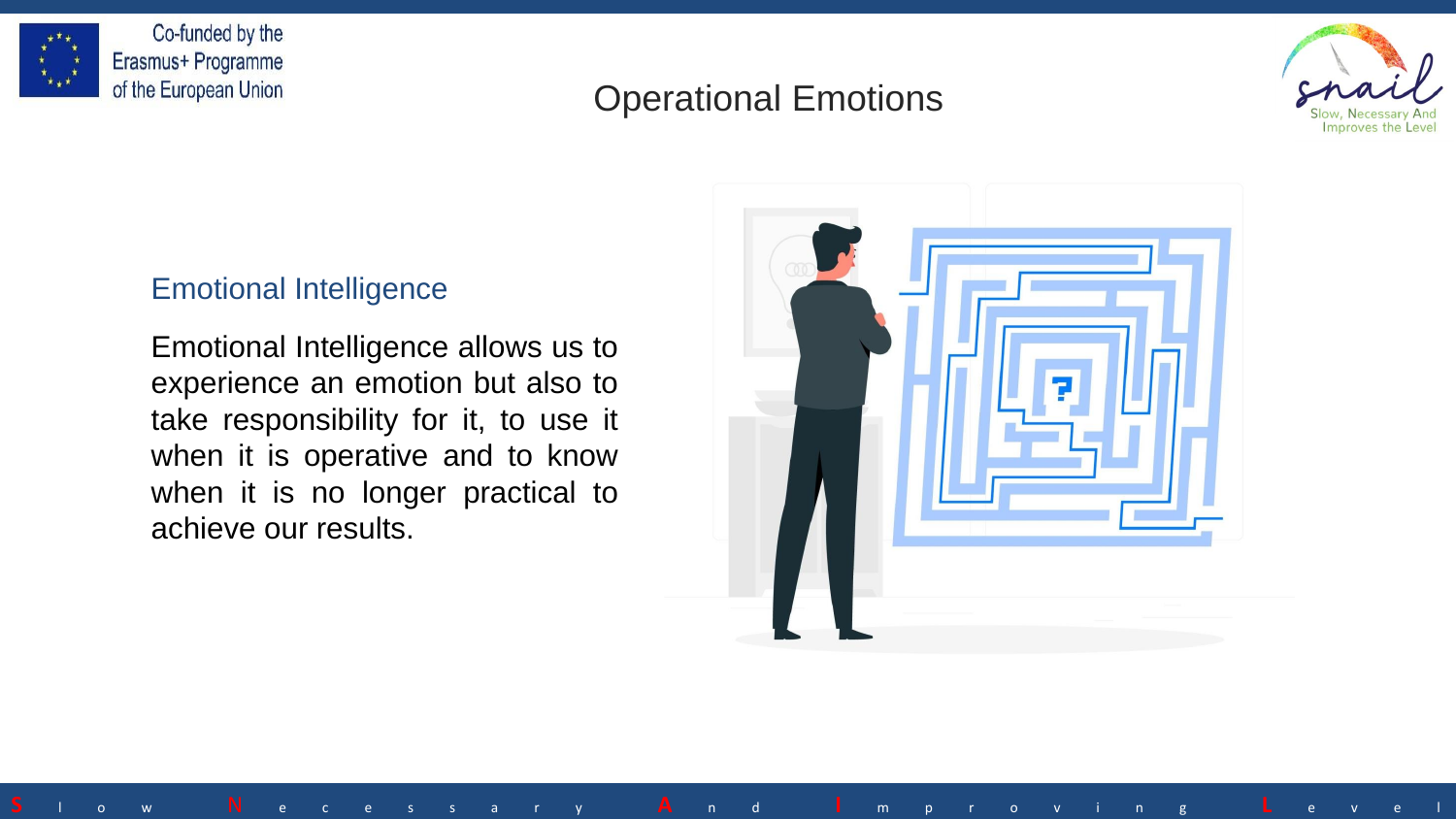

# Non-operational Emotional State



Unpleasant emotions can be managed and made operational. When the emotional state is not operative, we have to ask ourselves:



Until when?

Unpleasant emotions have a time to be overcome. We must take responsibility for them, and give them a different meaning to the initial stimulus that provoked them.



It is necessary to focus on the objective to know which emotion is the one that brings us closer to the result and to know if the emotion we are holding is the most productive to achieve it.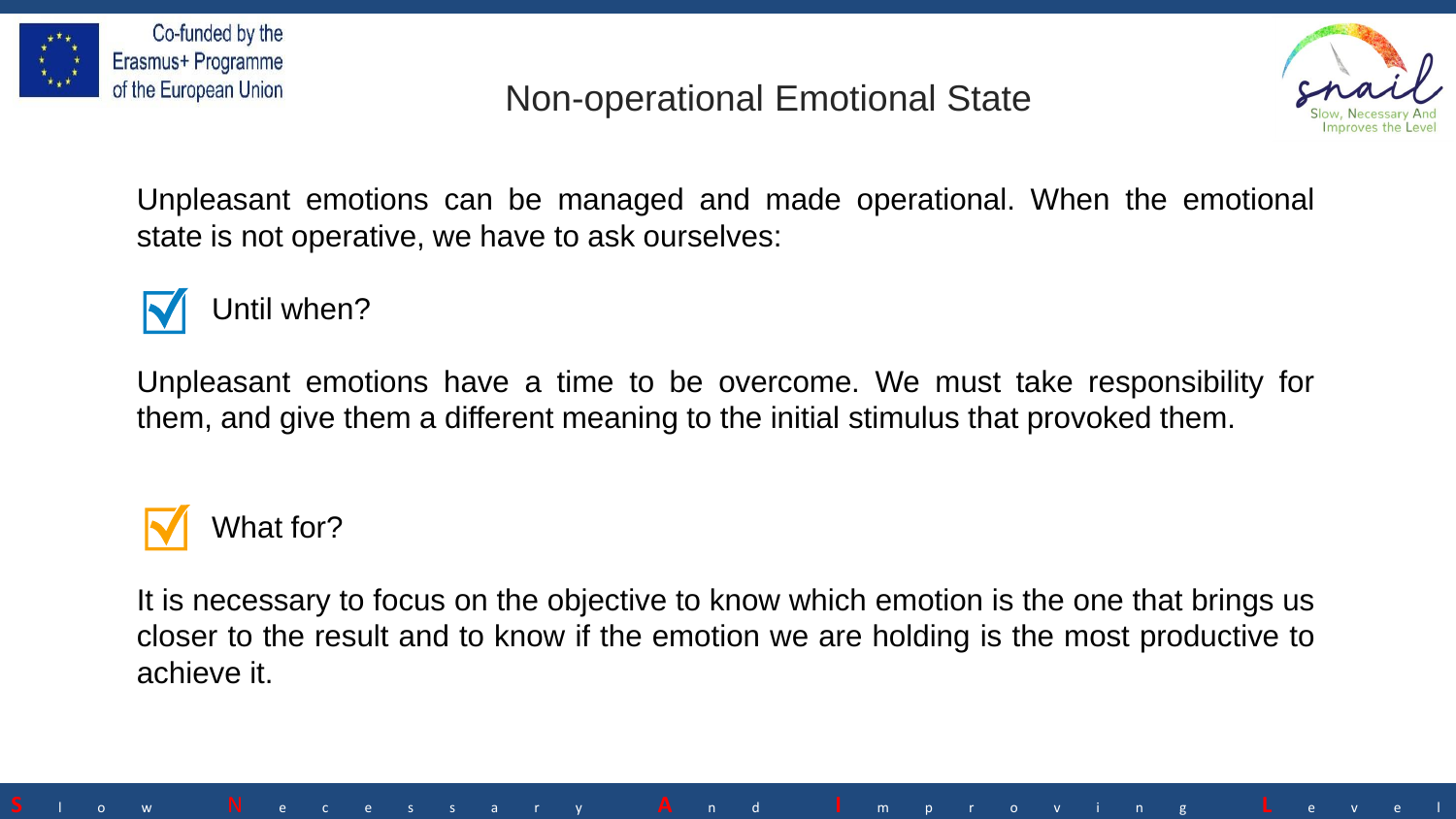

# Non-operational Emotional State

**S** l o w N e c e s s a r y **A** n d **I** m p r o v i n g **L** e v e l



We must remember that emotions are not negative but non-operational. For example, fear is unpleasant but it is operative because it keeps us away from things that can harm us. An emotional state is nonoperational when it robs us time and it is not productive.

| A non-operational<br>emotional state can result in: |                                               |                                      |
|-----------------------------------------------------|-----------------------------------------------|--------------------------------------|
| Lack of energy                                      | Inability to<br>focus on what<br>is important | Difficulty in<br>making<br>decisions |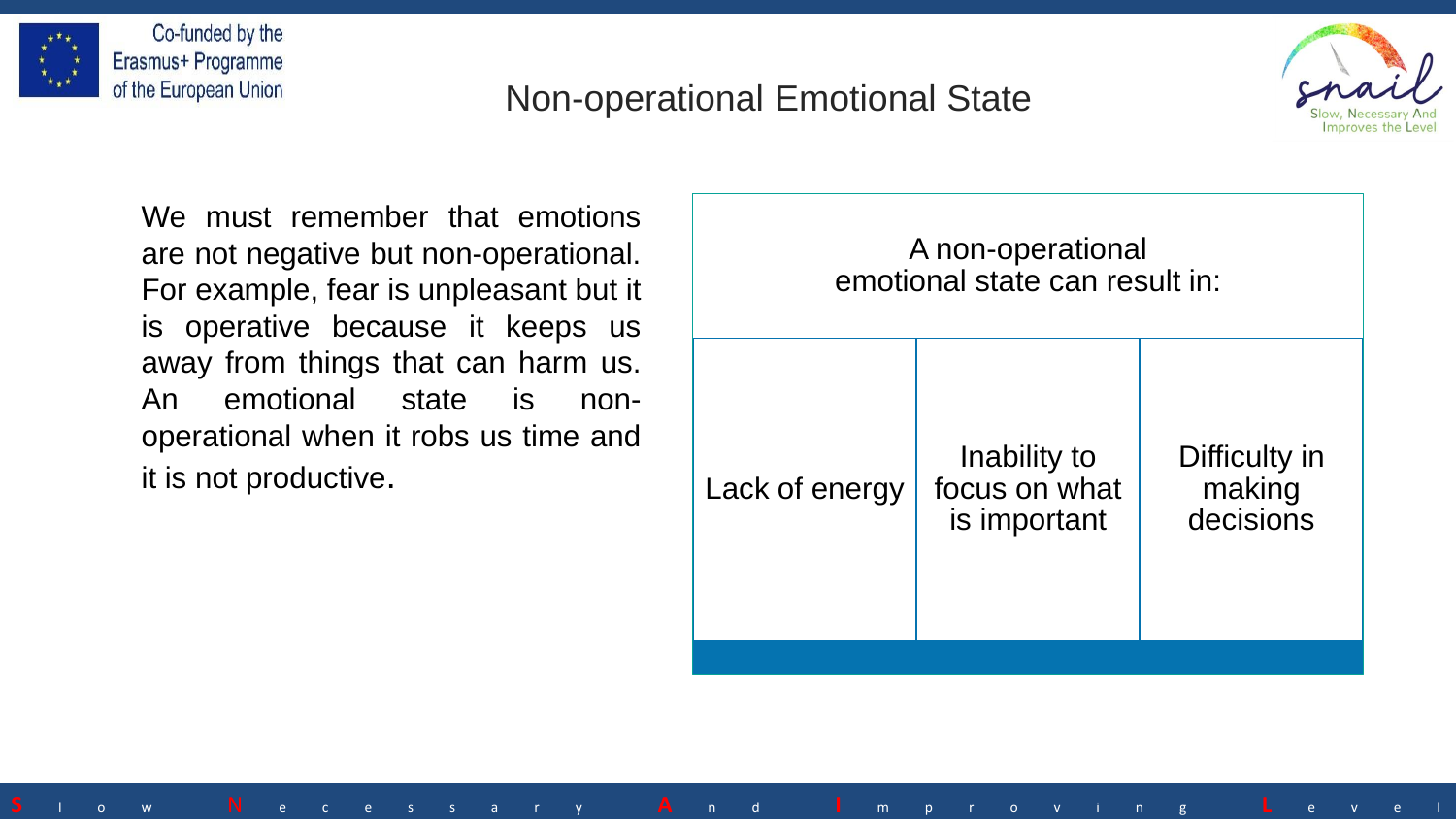

# How do we find emotional balance?



Do not fight the emotion.



Know what it wants to tell us.



Give ourselves permission to experience it.



Understand if it is operative.



If it is not operative, learn to manage it.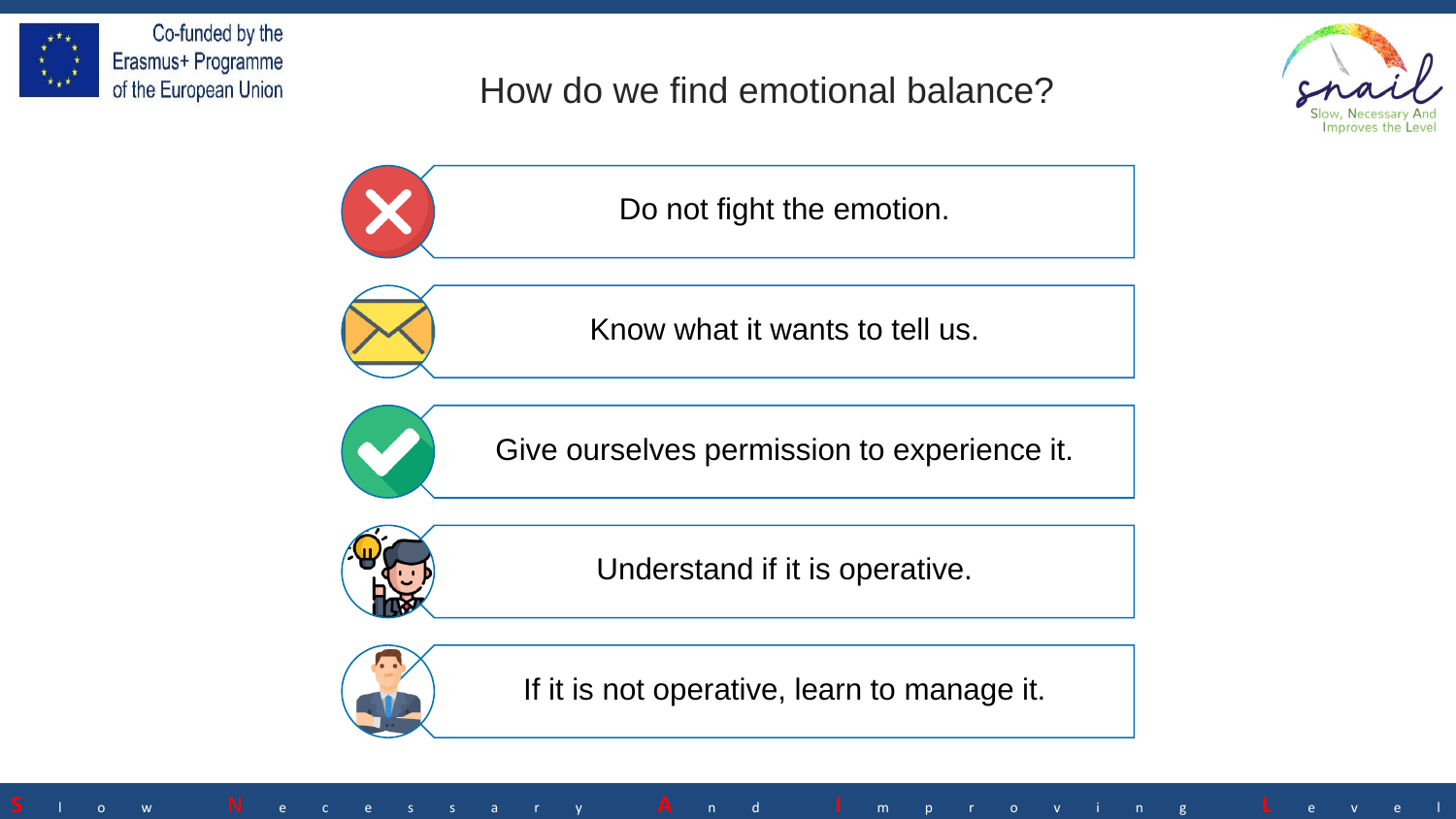



Emotions are contagious

**S** l o w N e c e s s a r y **A** n d **I** m p r o v i n g **L** e v e l

Human relationships are not static, people influence each other emotionally and emotions spread from group leaders to group members. If leaders spread nonoperational emotions, they distract employees from their focus.

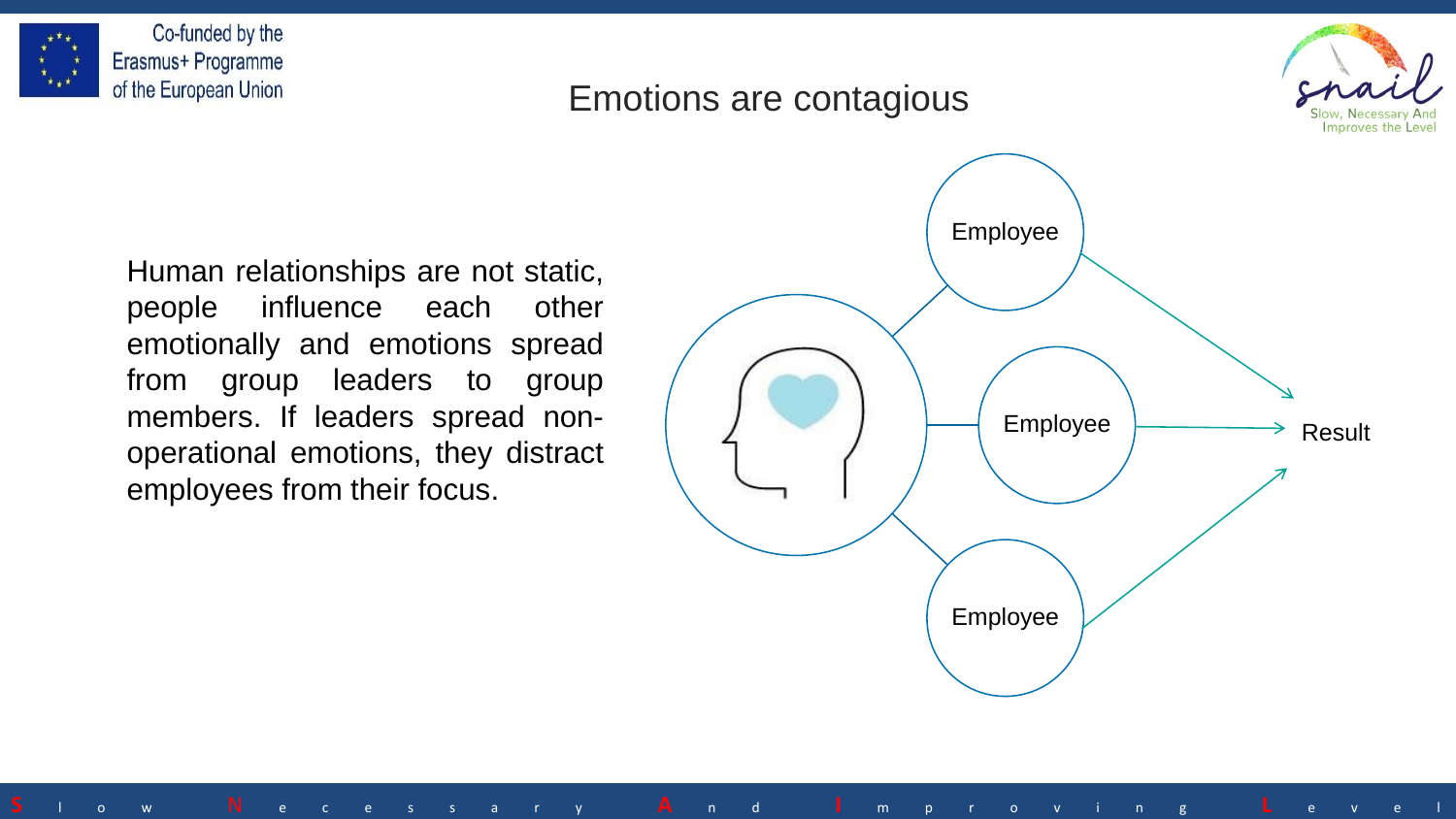

## Emotional Coherence



When we think, feel, act and speak in the same direction, we experience an emotion and extend it over time. We give it coherence.

If we ask ourselves why do we feel the emotions we feel and we do not get a practical answer we need to do something about it. We can break its coherence through thought, feeling, action or language. If we break the coherence of the non-operational emotion, the emotion state will fail.

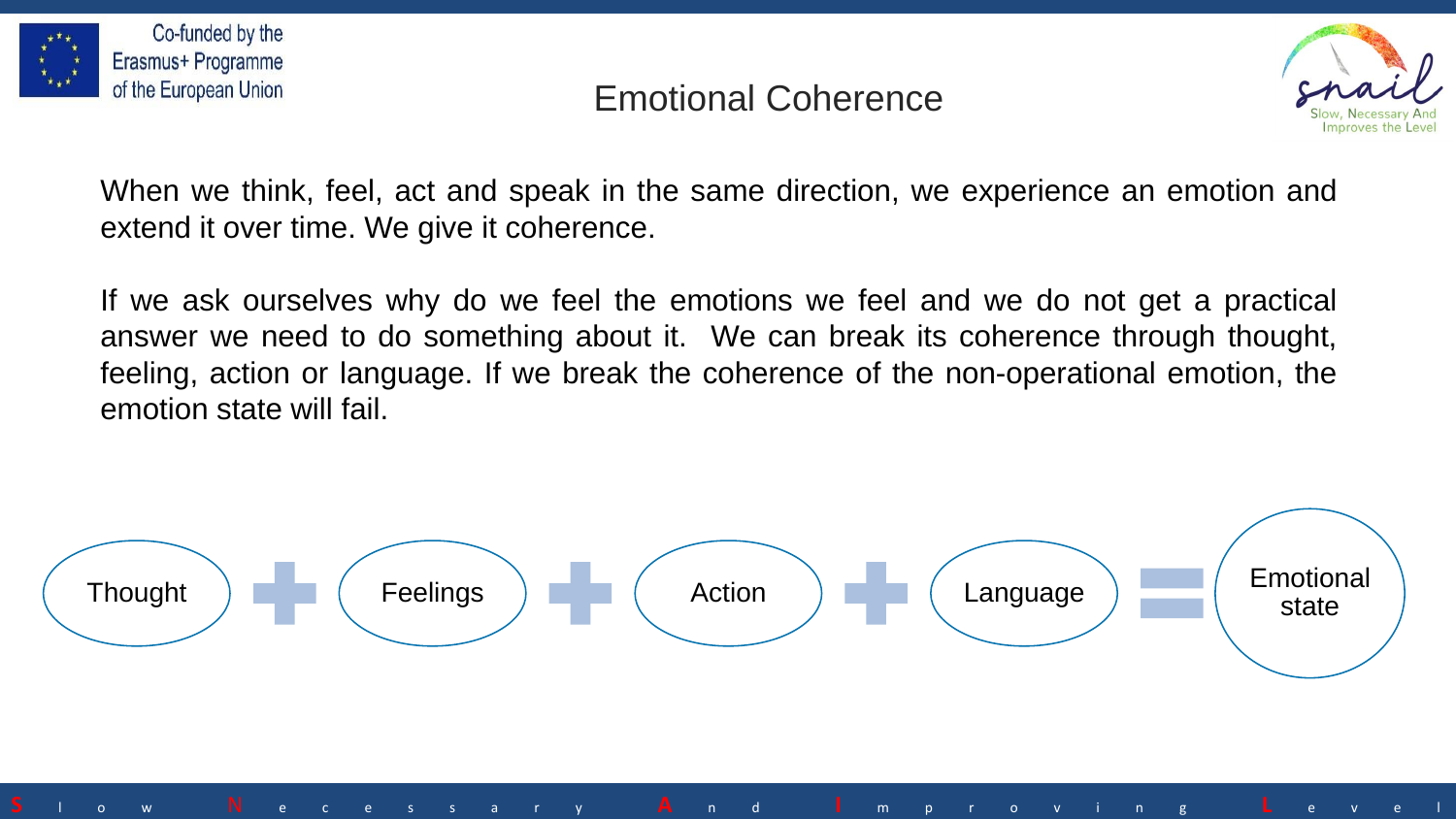

## Long-term results

**S** l o w N e c e s s a r y **A** n d **I** m p r o v i n g **L** e v e l



When we achieve the desired result we must understand how we got there. To do this we must learn to interpret emotions, detect their reason and origin.

Most of us deal with our emotions by either suppressing them or acting them out. But they have to go somewhere. In the long run, suppressing emotions leads to disappointment, regret or shame. If we know where our emotions come from, we will learn how to manage them better and we will find an emotional balance. This will lead us to achieve medium and long-term results that will be sustained over time.

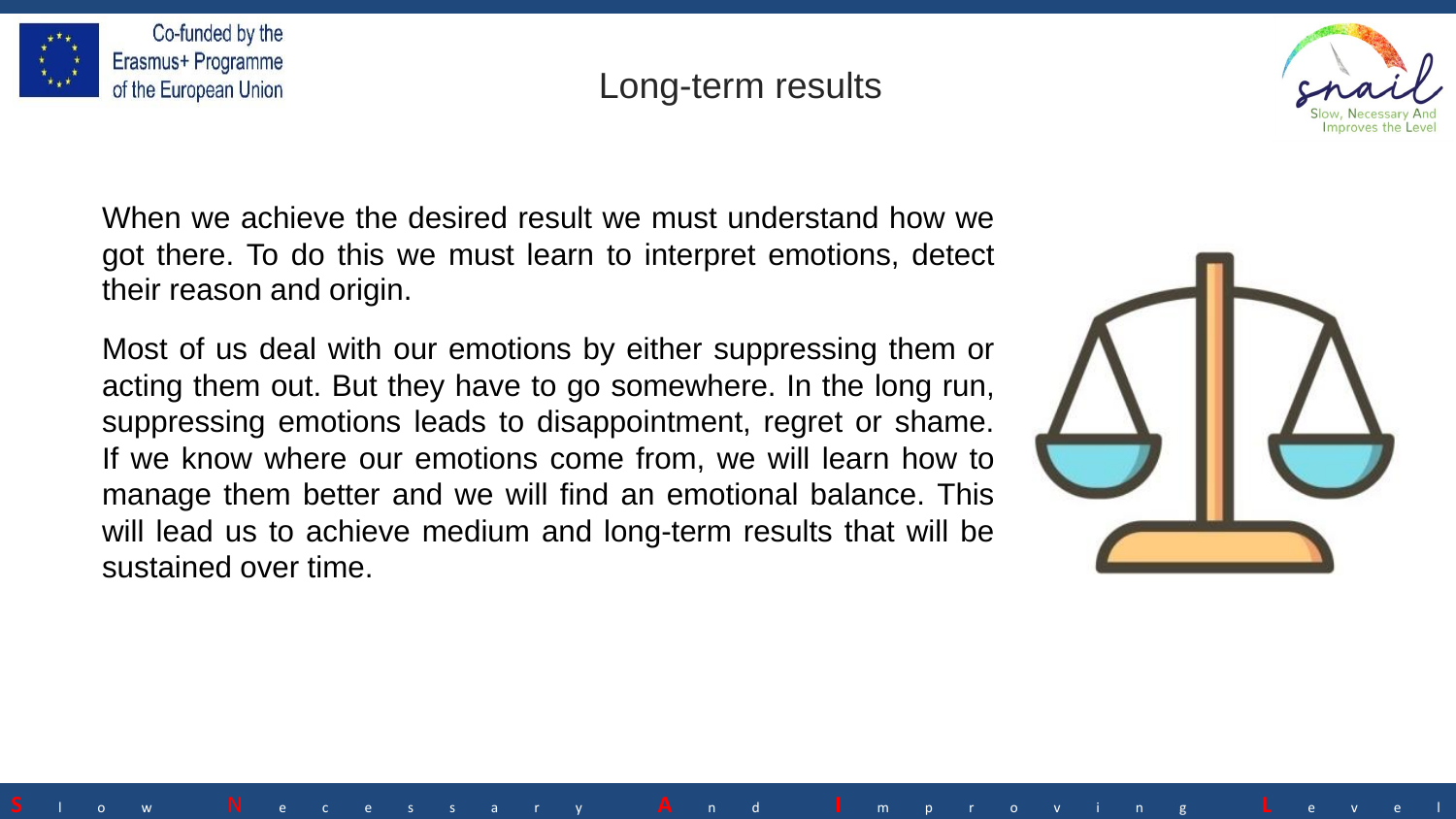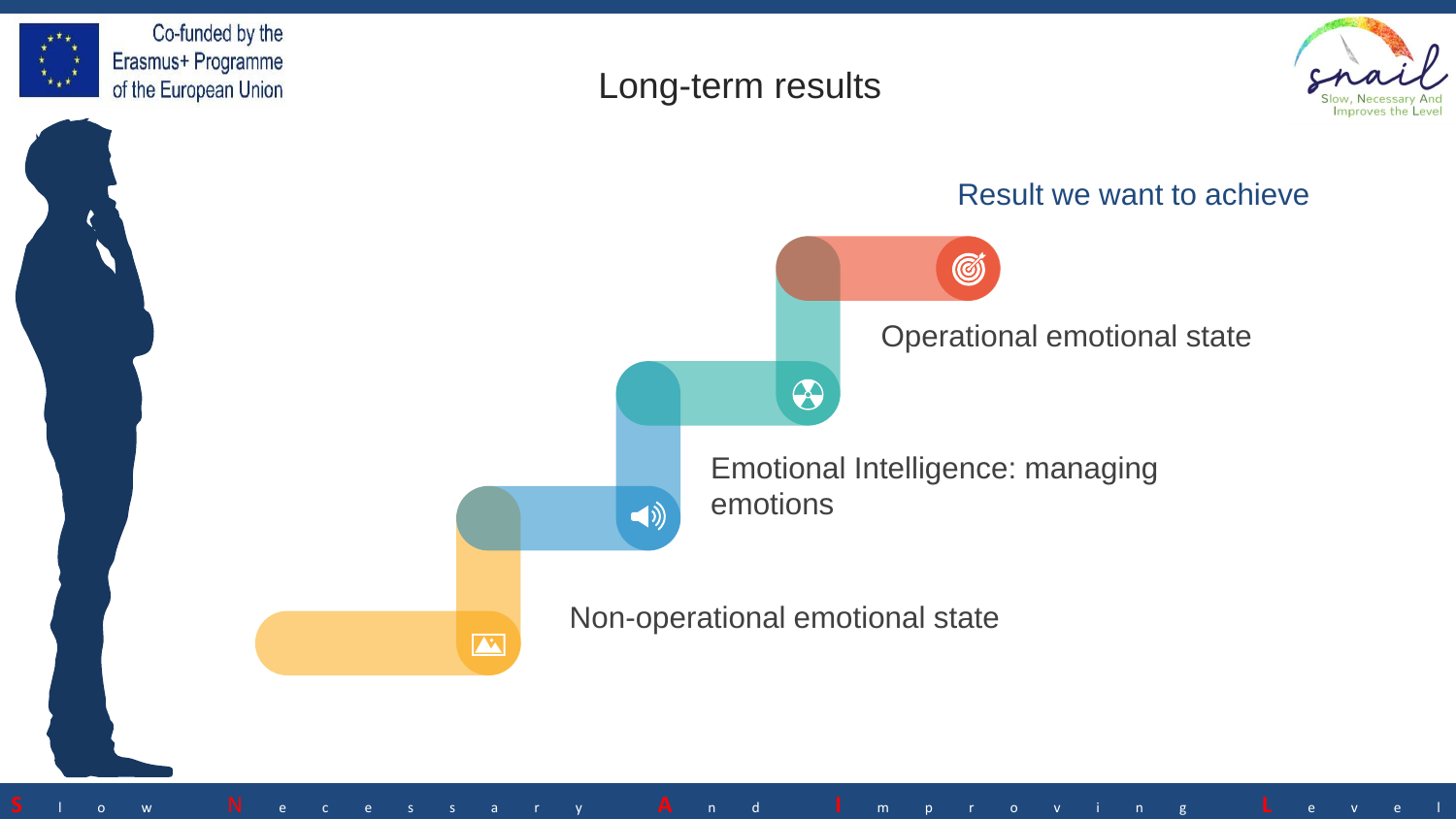

# References



- *Emotional Balance*. (s. f.). Brainworksneurotherapy. <https://brainworksneurotherapy.com/neurofeedback-emotional-balance>
- *Emotional Balance*. (s. f.). Hands on Scotland. <https://www.handsonscotland.co.uk/emotional-balance/>
- Indepcie. *Manual de Inteligencia emocional*

• *What is emotional balance? Understand your importance at work*. (s. f.). HR [Consultant UK. https://hrconsultantuk.co.uk/what-is-emotional-balance-understand](https://hrconsultantuk.co.uk/what-is-emotional-balance-understand-your-importance-at-work/)your-importance-at-work/

• Goleman, D. (2016, 28 septiembre). *Emotional Balance: A Make or Break Skill for Leaders*[. LinkedIn. https://www.linkedin.com/pulse/emotional-balance-make-break](https://www.linkedin.com/pulse/emotional-balance-make-break-skill-leaders-daniel-goleman)skill-leaders-daniel-goleman

•Hougaard, R., Carter, J., & Coutts, G. (2016). *Emotional Balance*. Springer Link. [https://link.springer.com/chapter/10.1057%2F9781137551924\\_16](https://link.springer.com/chapter/10.1057/9781137551924_16)